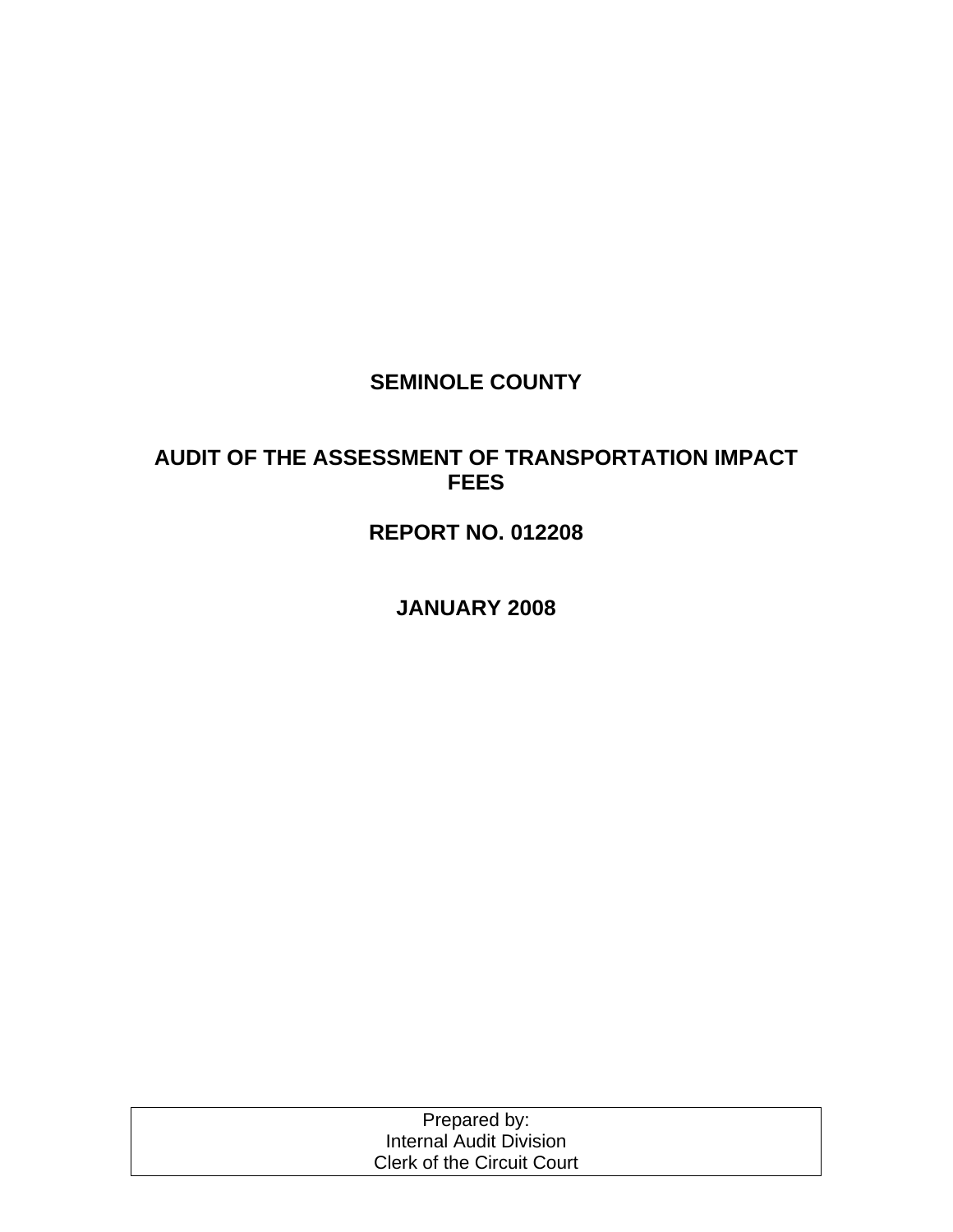

**lMARYANNE** MORSE Clerk of the Circuit Court Seminole County

**January 22, 2008** 

The Honorable Brenda Carey Chairman The Board of County Commissioners Seminole County, Florida 1101 East First Street Sanford, FL 32771

Dear Madam Chairman:

I am very pleased to present you with the attached audit of the assessment of Transportation Impact Fees.

The audit found conditions that warrant management's attention. These conditions and management's corrective action plans are included in the report that follows.

I would like to personally thank the men and women of the Planning and Development Department for their assistance throughout the course of this review. Their assistance was deeply appreciated. With warmest personal regards, I am

Most cordialive

Maryanne Morse Clerk of the Circuit Court Seminole County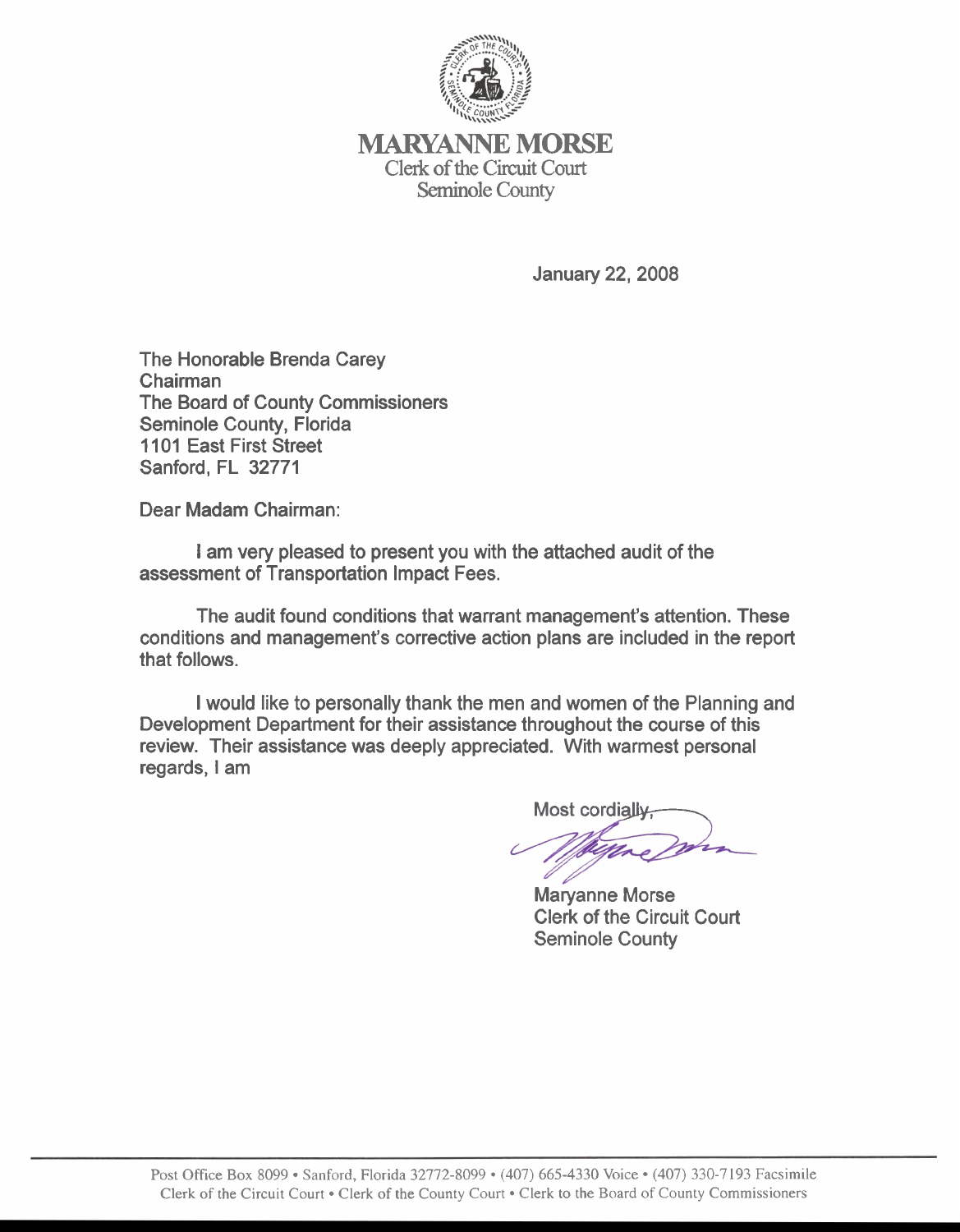#### **DISTRIBUTION LIST**

#### BOARD OF COUNTY COMMISSIONERS Mr. Carlton Henley Ms. Brenda Carey Mr. Bob Dallari Mr. Michael McLean Mr. Dick Van Der Weide

COUNTY MANAGER'S OFFICE Ms. Cindy Coto

PLANNING AND DEVELOPMENT DEPARTMENT Mr. Dori DeBord

BOARD OF COUNTY COMMISSION RECORDS Ms. Sandy McCann

| Prepared by:                      |  |
|-----------------------------------|--|
| Internal Audit Division           |  |
| <b>Clerk of the Circuit Court</b> |  |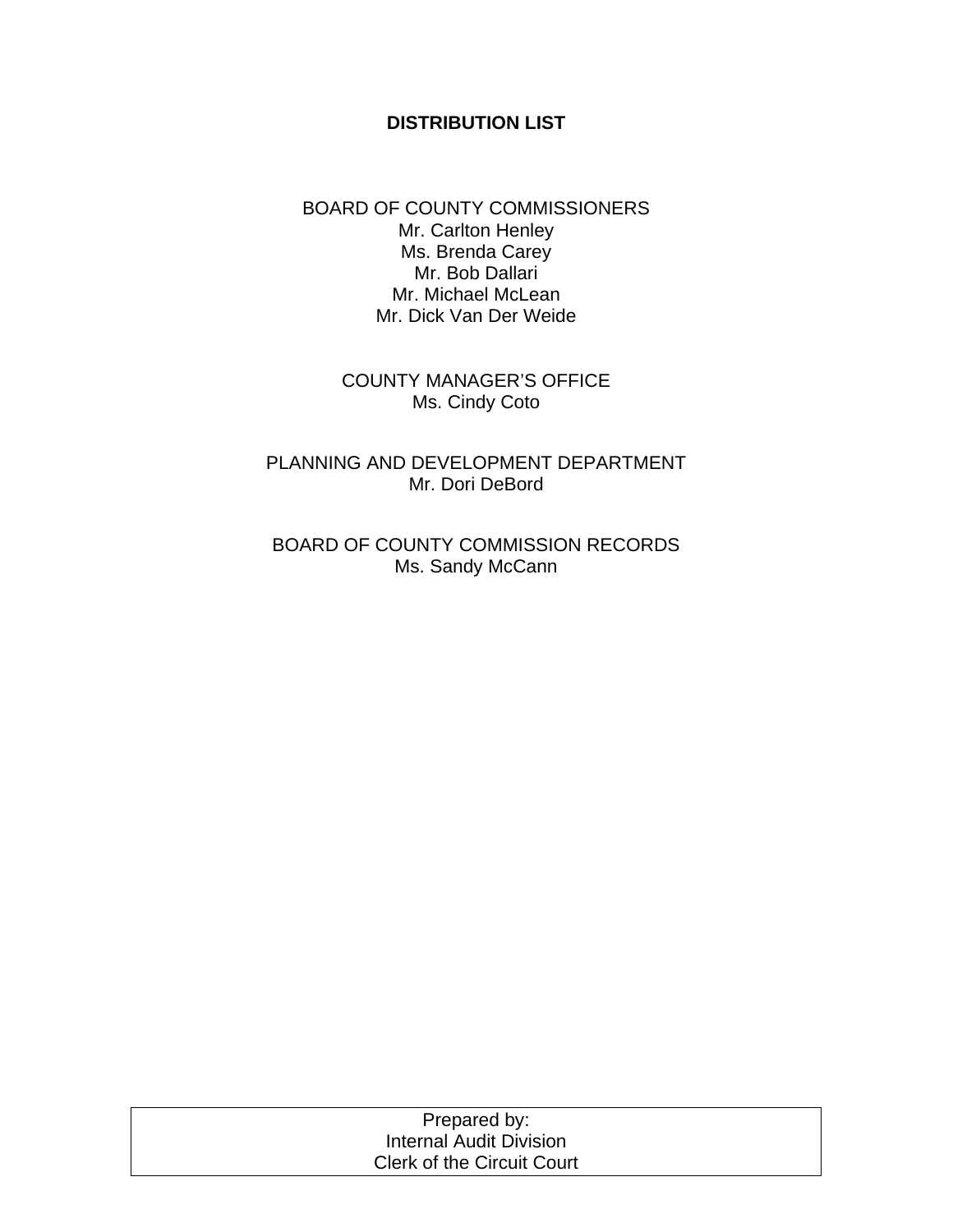# **TABLE OF CONTENTS**

## **Transmittal letter Introduction**

# **Findings and Recommendations**

|    | 1. The Seminole County Land Development Code needs to be updated. |    |
|----|-------------------------------------------------------------------|----|
|    |                                                                   |    |
|    | 2. Some road impact fees are not being paid timely.               |    |
|    |                                                                   |    |
|    |                                                                   |    |
|    |                                                                   |    |
|    |                                                                   |    |
|    |                                                                   |    |
|    |                                                                   |    |
|    |                                                                   | 11 |
| 3. | Many impact fee statements have expired and should be voided.     |    |
|    | 4. Some impact fees have been incorrectly assessed.               |    |

| Prepared by:                      |  |
|-----------------------------------|--|
| Internal Audit Division           |  |
| <b>Clerk of the Circuit Court</b> |  |
|                                   |  |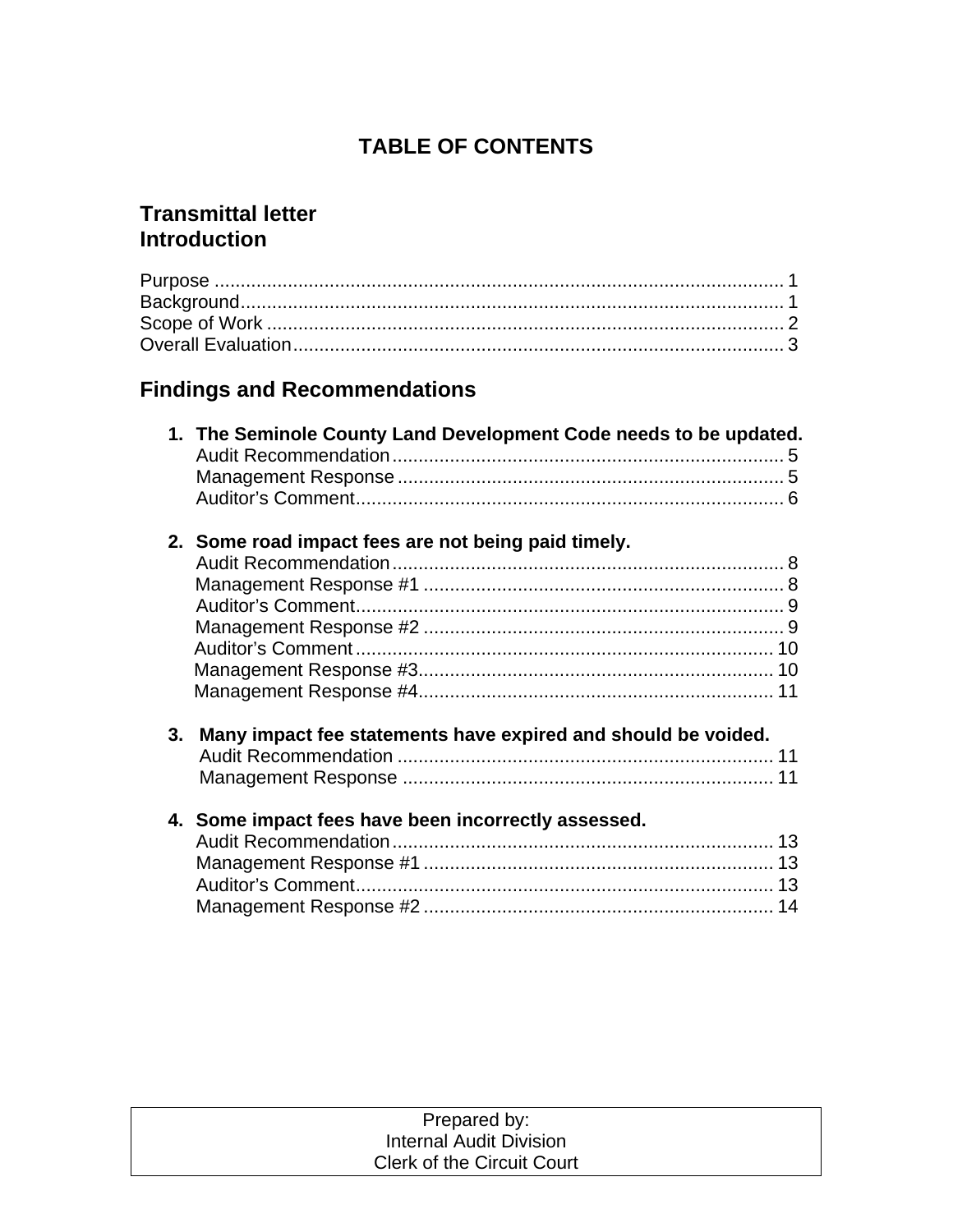## **Planning and Development Department**

\_\_\_\_\_\_\_\_\_\_\_\_\_\_\_\_\_\_\_\_\_\_\_\_\_\_\_\_\_\_\_\_\_\_\_\_\_\_\_\_\_\_\_\_\_\_\_\_\_\_\_\_\_\_\_\_\_\_\_\_\_\_\_\_\_\_\_\_\_

## **Audit of the Assessment of Transportation Impact Fees**

Internal Audit has conducted an audit of the Transportation Impact Fee assessments.

## **Purpose**

The purpose of this audit was: (1) to evaluate the effectiveness of the internal controls, records, and procedures with respect to transportation impact fees; 2) evaluate compliance with county ordinances, Florida Statutes, Florida Building Code and Seminole County Land Development Code; and (3) verify that fee collections are in accordance with the approved fee schedule.

## **Background**

Chapter 120 of Seminole County's Land Development Code states in part, "All road impact construction occurring within the county, both within the unincorporated areas and within the boundaries of all municipalities, shall pay the arterial and collector road impact fees established in this chapter." The current transportation impact fees became effective with Seminole County Ordinance 90- 10, and are calculated by the Planning and Development review staff.

The Board of County Commissioners established four separate trust accounts for the Collector Road Impact Fees, the North Collector Road District Impact Fee Trust Account, the East Collector Road District Impact Fee Trust Account, the South Collector Road District Impact Fee Trust Account and the West Collector Road District Impact Fee Trust Account. Each district has its own fee schedule.

A taxpayer can opt to pay the impact fee per the fee schedule. Or, if the applicant believes that a certain development would have a lower "impact" on the road network, the developer, at his own expense, is entitled to submit to the county engineer an Alternative Road Impact Fee calculation, prior to issuance of a building permit. The county engineer has the sole responsibility of determining the propriety of these calculations. Impact fees are assessed for:

- Any new construction;
- Mobile homes, unless a mobile home was on the site previously;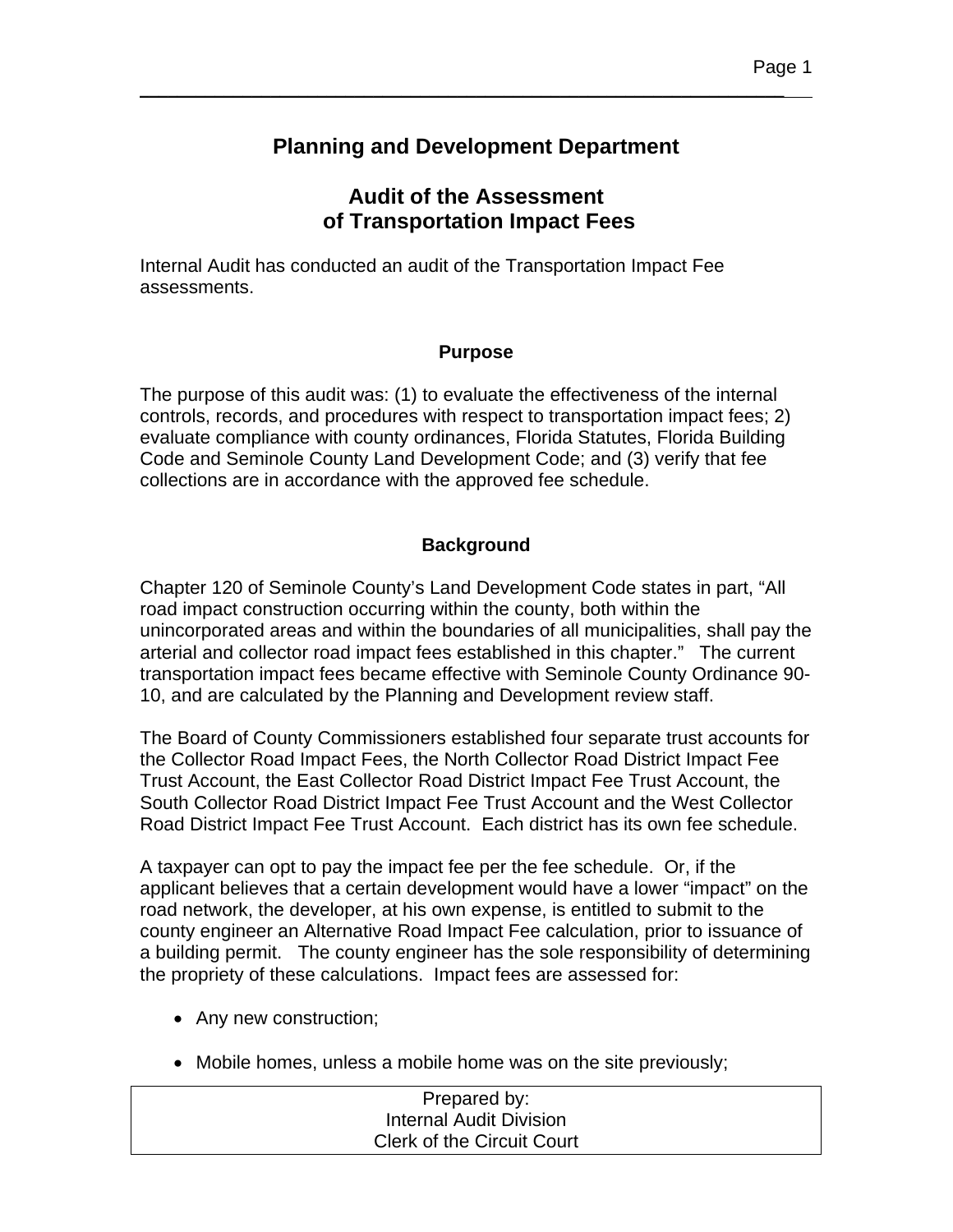• Any addition or expansion which will result in new units: for example, additional residential dwelling units, additional square footage for offices, or additional pumps at a gas station; and,

\_\_\_\_\_\_\_\_\_\_\_\_\_\_\_\_\_\_\_\_\_\_\_\_\_\_\_\_\_\_\_\_\_\_\_\_\_\_\_\_\_\_\_\_\_\_\_\_\_\_\_\_\_\_\_\_\_\_\_\_\_\_\_\_\_\_\_\_\_

• Remodeling or alteration, to increase the number of units with no increase in the size of the building (i.e., converting a duplex to triplex); or to allow a change in use of the building (i.e. single family residence to an office).

The results of the audit are included in the report that follows.

### **Scope**

The audit was limited to the calculation and payment of transportation impact fees for the four collector areas in accordance with Chapter 120 of the Seminole County Land Development Code. We evaluated the system of internal controls, reviewed management's written procedures, evaluated compliance with those procedures, and verified that statutory and county codes are being met. We examined transportation impact fees assessed for all four collectors for the period January 1, 2005 through June 30, 2007.

The audit included:

- Review of the procedures for processing applications for new building and review of the applicable fees assessed;
- Review of the Seminole County Land Development Code, Florida Building Code, Florida Statutes, and Seminole County ordinances and resolutions; and,
- Interviews with county personnel.

The audit was performed by Gail Joubran and Bill Carroll.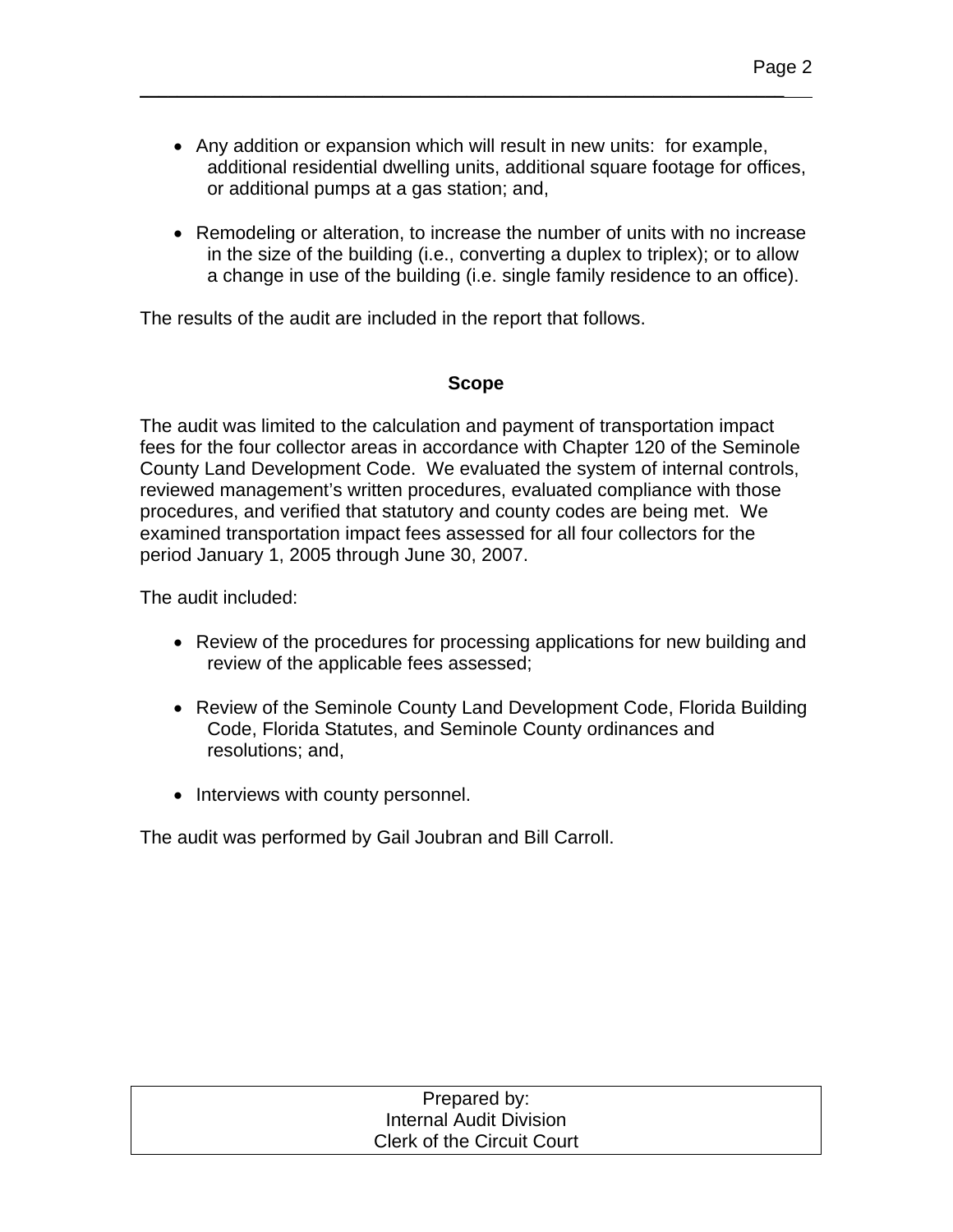## **Overall Evaluation**

\_\_\_\_\_\_\_\_\_\_\_\_\_\_\_\_\_\_\_\_\_\_\_\_\_\_\_\_\_\_\_\_\_\_\_\_\_\_\_\_\_\_\_\_\_\_\_\_\_\_\_\_\_\_\_\_\_\_\_\_\_\_\_\_\_\_\_\_\_

The system of internal controls over the assessment and collection of impact fees needs strengthening. The following conditions require management's attention:

- The Seminole County Land Development Code needs to be up-dated;
- Some road impact fees are not being paid timely;
- Many impact fee statements have expired and should be voided; and,
- Some impact fees have been incorrectly assessed.

Our findings and recommendations are included in the report that follows.

## **FINDING NO. 1**

## *The Seminole County Land Development Code needs to be up-dated.*

There are two sections of the Seminole County Land Development Code that are not up-to-date. The two are impact fee rate schedules and time of payment.

#### Impact Fee Rate Schedules

Seminole County policy allows developers to submit an alternative fee calculation to the county engineer for approval. The county engineer has the sole authority for such changes pursuant to Section 120.13 of the Seminole County Land Development Code.

Once submitted and approved, others are allowed to use these same alternative rates. There have been a total of thirty (30) categories of alternative rate changes since 2003. These changes are not yet reflected in the current code. According to staff, these changes occurred in 2003 and or 2004.

By not up-dating the fee schedules in the Land Development Code, developers are unable to budget and or forecast impact fees due.

#### Time of Payment

Resolution No. 2003-R-142 does not agree with Section 120.34(f) of the Land Development Cope. Resolution No. 2003-R-142 paragraph 3 states, "As provided in the Seminole County Land Development Code section 120.34 payment of the county's arterial road impact fee and collector road impact fee **must be received as follows**:"

| Prepared by:                      |  |
|-----------------------------------|--|
| Internal Audit Division           |  |
| <b>Clerk of the Circuit Court</b> |  |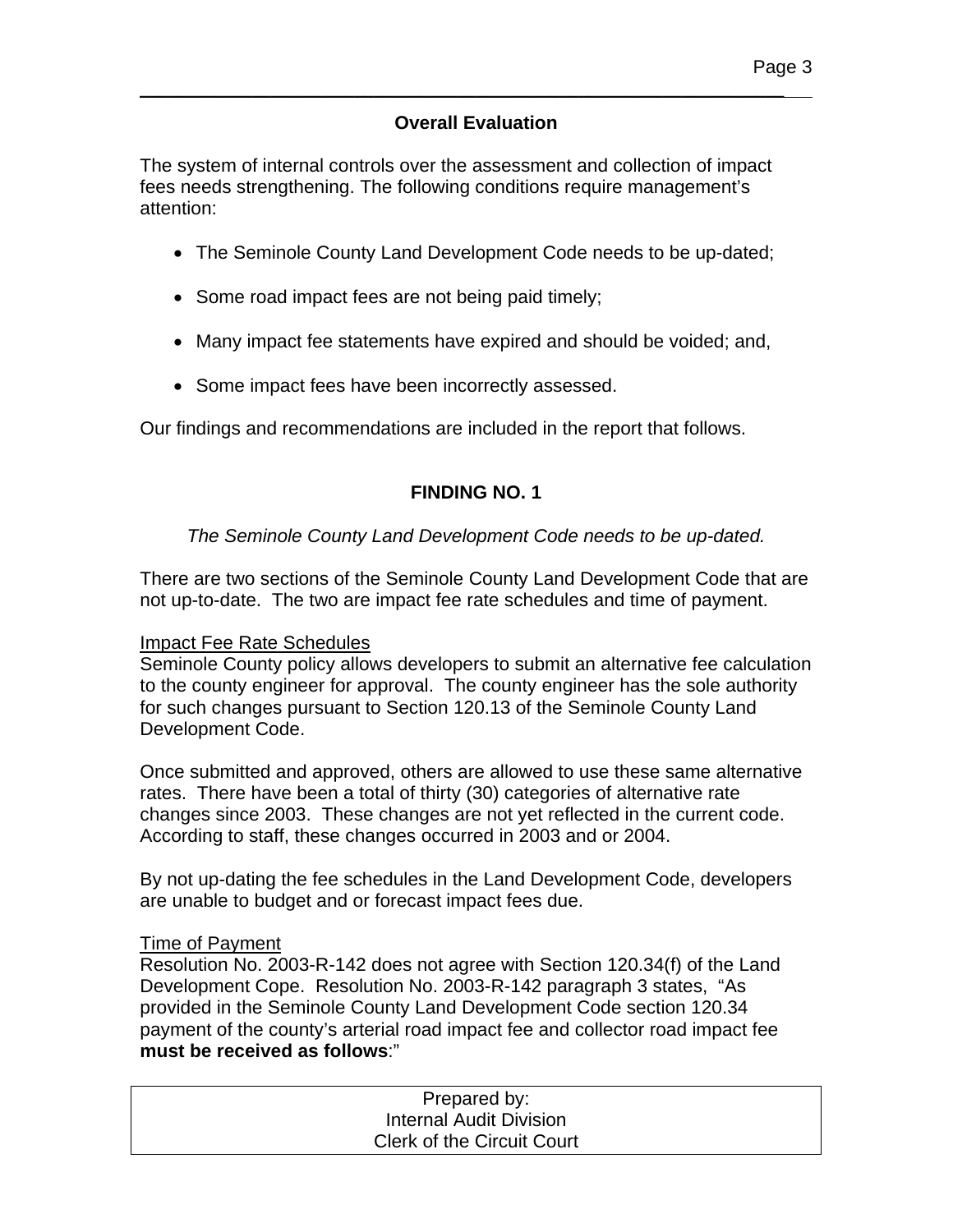• (3)(A) "As to construction located in the unincorporated area, by the County **before** the Building Department may authorize a pre-power electrical inspection or approve final electrical power (whichever comes first); or"

\_\_\_\_\_\_\_\_\_\_\_\_\_\_\_\_\_\_\_\_\_\_\_\_\_\_\_\_\_\_\_\_\_\_\_\_\_\_\_\_\_\_\_\_\_\_\_\_\_\_\_\_\_\_\_\_\_\_\_\_\_\_\_\_\_\_\_\_\_

• (3)(B) "As to construction located in a municipality, by the City **before** issuance of a building permit."

Section 120.34 (f) of the LDC states:

 *"In the event that the board determines that there is a valid public purpose to allow deferral of the payment of arterial road and collector road impact fees related to a development located within a municipality that requires payment of impact fees before issuance of a building permit such as, by way of example and not limitation, economic development or job growth, the county and the developer may enter into an agreement that provides for the deferred payment of impact fees required under this chapter that would otherwise be due and payable; provided, however that the maximum period of deferment shall be for a period of one hundred eighty (180) days from the date that the city issues a building permit for the project; provided, further, however, that in no event shall the payment of fees and other assessments be paid later than the issuance of a certificate of occupancy for the development for which the building permit was issued."* 

Currently, with respect to developments in a municipality, the Seminole County Land Development Code provides for a deferment of impact fees. However, Resolution 2003-R-142 removes that deferment and states payment **must** be received before issuance of a building permit.

Therefore, it is our opinion, that either the Seminole County Land Development Code be updated to reflect the change in deferment or rescind the resolution.

Likewise, for developments in the unincorporated areas, the LDC is silent as to payment. It is our opinion that Resolution 3(A) pertaining to these fees be incorporated into the LDC.

By not having the two documents in unison, the County does not have a uniform, clear, and concise policy to adhere to.

| Prepared by:                      |
|-----------------------------------|
| Internal Audit Division           |
| <b>Clerk of the Circuit Court</b> |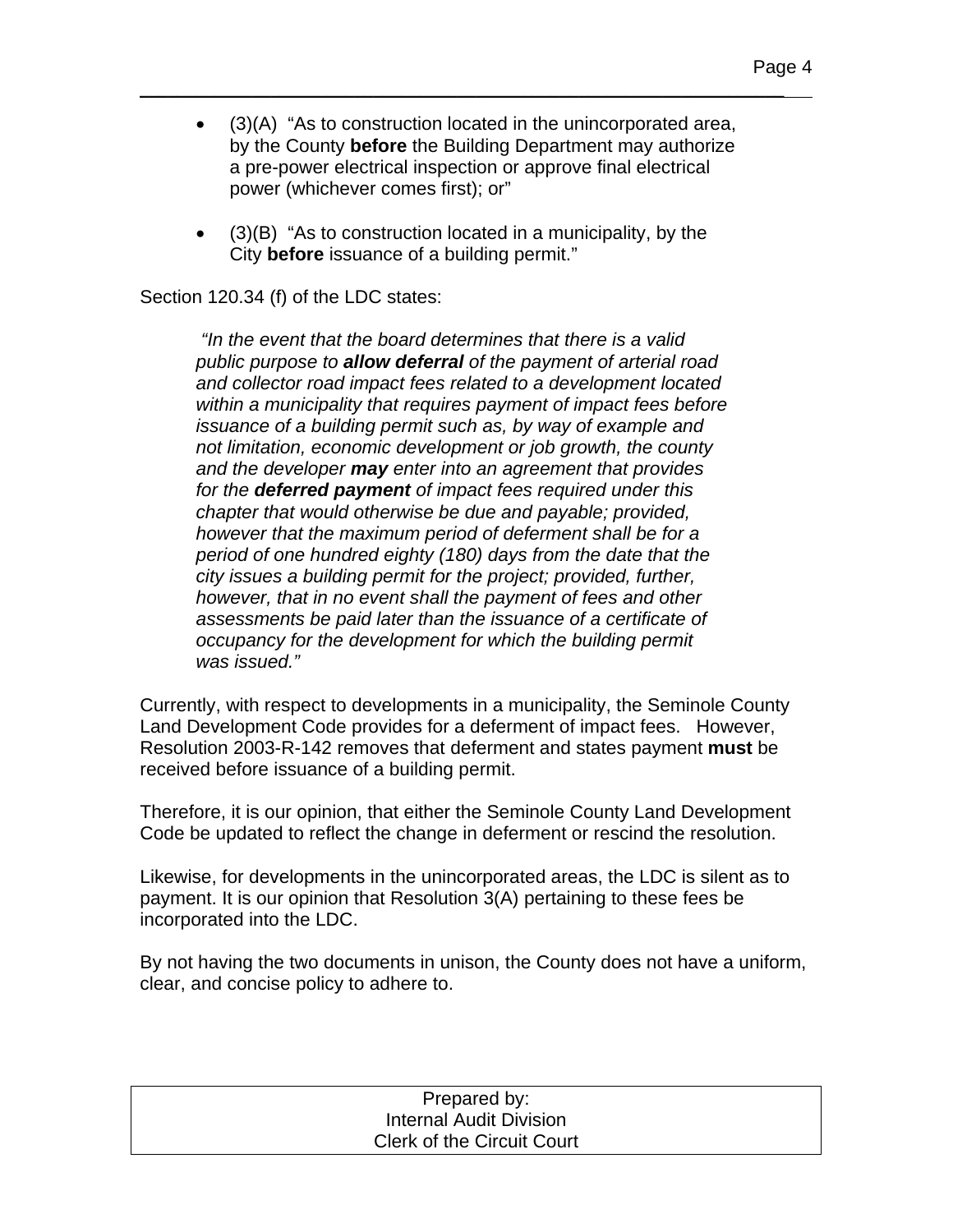#### **Audit Recommendation**

Up-date the Seminole County Land Development Code to reflect the above changes.

\_\_\_\_\_\_\_\_\_\_\_\_\_\_\_\_\_\_\_\_\_\_\_\_\_\_\_\_\_\_\_\_\_\_\_\_\_\_\_\_\_\_\_\_\_\_\_\_\_\_\_\_\_\_\_\_\_\_\_\_\_\_\_\_\_\_\_\_\_

#### **Management Response**

Management does not concur with this finding. The Land Development Code provides for Alternate Impact fees to be established by the county engineer and also provides for resolutions to be adopted by the Board of County Commissioners for the point or points of timing for when such payments are made as stated in the two items below:

#### Transportation Impact Fees

Since the adoption of Ordinance in 90-10 in 1990, and as allowed by the adopting Ordinance, the county engineer has the sole authority to establish alternate transportation impact fee rates pursuant to Section 120.13 of the Seminole County Land Development Code.

As stated in Sec. 120.13. Item (e) if the county engineer determines that the data, information and assumptions utilized by the applicant to calculate the alternative transportation road impact fee comply with the requirements of this section, the alternative transportation impact fee shall be paid "in lieu of" the fee set forth in section 120.11.

Sec. 130.13 of the Land Development Code is clear as to the delegation of authority and is specific concerning the procedures and method of calculating the alternative impact fee.

In 2003 and 2004 the county engineer after reviewing the  $6<sup>th</sup>$  Edition of the Institute of Transportation Engineer Manual (ITE) established alternate rates for 16 existing categories. Since 1993 Fourteen (14) new categories, (i.e. Funeral Homes, Mini-warehouses, etc.) were established by the county engineer utilizing the ITE Trip Generation Manual or studies provided by the applicant.

#### Resolution #2003-R-142

A resolution is an instrument of the Seminole County Administrative Code which sets policy and timing. As stated in Sec 120.34(a) The Board of County Commissioners (BCC) shall, by resolution adopted after a duly noticed public hearing, determine the point in the development process when such payments must be made. The BCC may establish different times for payment for developments occurring in the unincorporated area and those occurring within incorporated areas.

| Prepared by:                      |  |
|-----------------------------------|--|
| <b>Internal Audit Division</b>    |  |
| <b>Clerk of the Circuit Court</b> |  |
|                                   |  |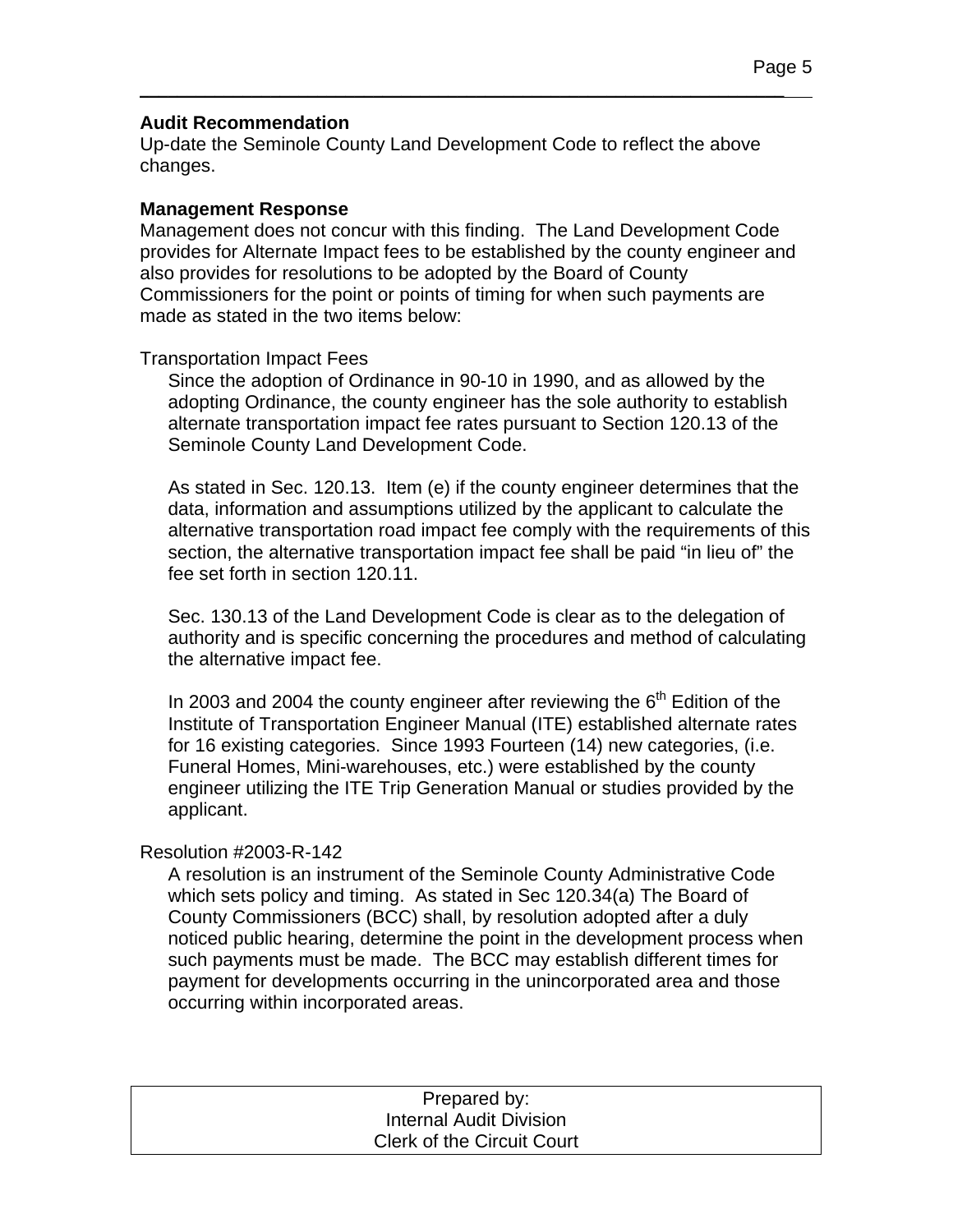### **Auditor's Comment**

We do not disagree with management's contention that the BCC may establish the timing for payment of impact fees; however, once that determination has been made, the LDC should be updated to reflect such. Having an up-to-date LDC ensures a uniform, clear, and concise policy to adhere to.

\_\_\_\_\_\_\_\_\_\_\_\_\_\_\_\_\_\_\_\_\_\_\_\_\_\_\_\_\_\_\_\_\_\_\_\_\_\_\_\_\_\_\_\_\_\_\_\_\_\_\_\_\_\_\_\_\_\_\_\_\_\_\_\_\_\_\_\_\_

## **FINDING NO. 2**

### *Some road impact fees are not being paid timely.*

Resolution No. 2003R-142 (3) dated September 9, 2003 states, "…the county's arterial road impact fee and collector road impact fee must be received as follows:"

- (3)(A) "**As to construction located in the unincorporated area**, by the county **before** the Building Department may authorize a pre-power electrical inspection or approve final electrical power (whichever comes first); or"
- (3)(B) "As to construction **located in a municipality**, the City **before** issuance of a building permit."

Section 3, (A) requires a developer to pay the county before a pre-power electrical inspection or before a final electrical power inspection has been approved by the Building Department, whichever comes first.

Section, 3(B) relates to building within a municipality, and requires the developer to pay impact fees before receiving a building permit.

Road impact fees owed the county as well as fees owed the municipalities were often late.

| Prepared by:                      |  |
|-----------------------------------|--|
| Internal Audit Division           |  |
| <b>Clerk of the Circuit Court</b> |  |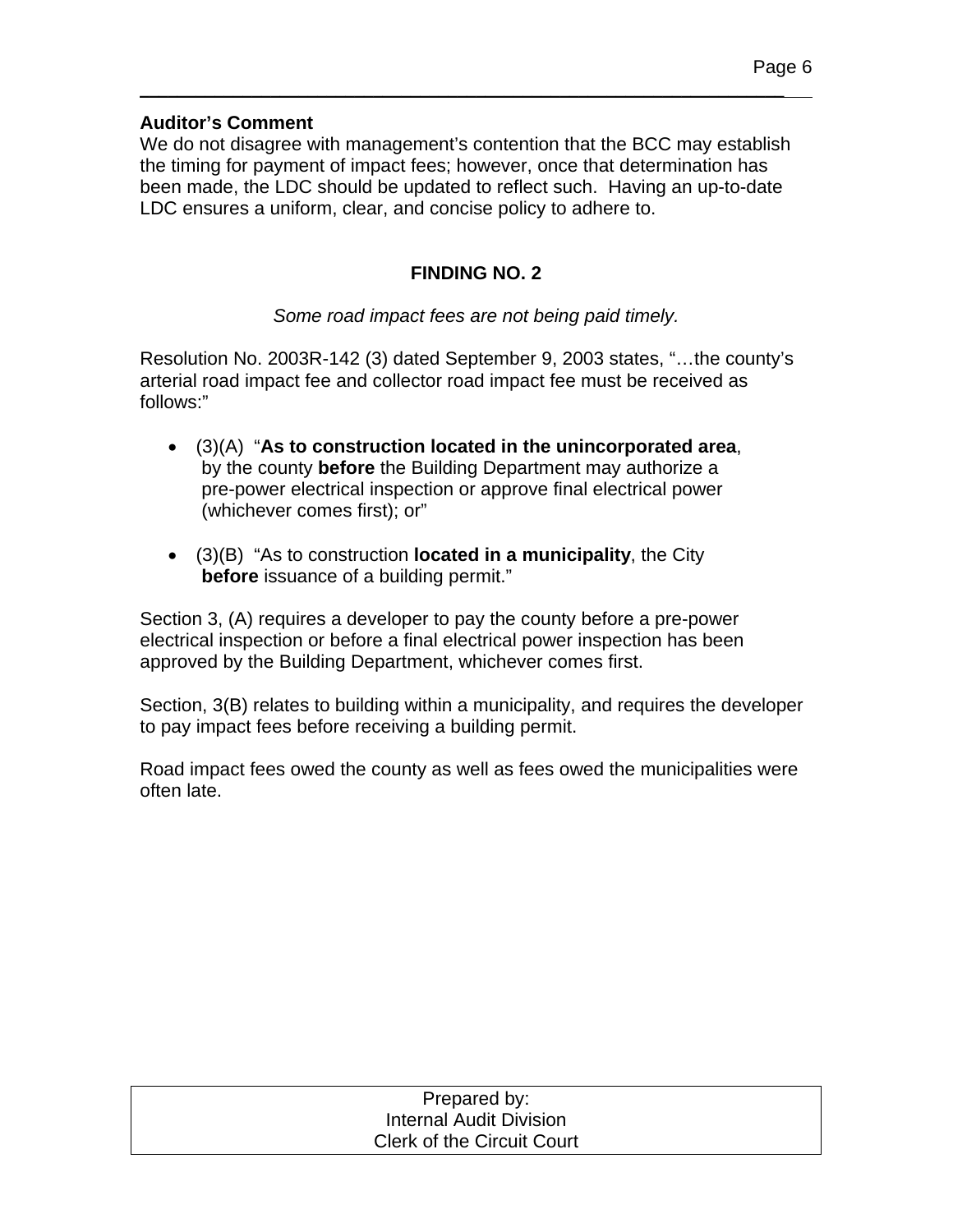Eight impact fee statements had not been paid to Seminole County in accordance with 3(A) noted above. The eight are as follows:

\_\_\_\_\_\_\_\_\_\_\_\_\_\_\_\_\_\_\_\_\_\_\_\_\_\_\_\_\_\_\_\_\_\_\_\_\_\_\_\_\_\_\_\_\_\_\_\_\_\_\_\_\_\_\_\_\_\_\_\_\_\_\_\_\_\_\_\_\_

| Impact Fee<br><b>Number</b> | <b>Status</b>                         | <b>Total Due</b>   |
|-----------------------------|---------------------------------------|--------------------|
| 05-4512                     | Final Electrical completed on 7/20/05 | \$9,352.67         |
| 06-11563                    | Final Electrical completed on 8/20/07 | \$940.00           |
| 06-4289                     | Final Electrical completed on 8/10/06 | \$5,554.08         |
| 06-5297                     | Final Electrical completed on 3/08/07 | \$8,833.20         |
| 06-5298                     | Final Electrical completed on 3/08/07 | \$8,833.20         |
| 06-5299                     | Final Electrical completed on 3/08/07 | \$8,833.20         |
| 06-5300                     | Final Electrical completed on 3/08/07 | \$8,833.20         |
| 06-5301                     | Final Electrical completed on 3/09/07 | \$8,833.20         |
|                             |                                       | <u>\$60,012.75</u> |

#### **Current Status**

Subsequent to audit fieldwork, six of the properties noted above have been paid. One Impact fee #06-4512 was paid on 11/13/07 in the amount of \$9,352.67. The final electrical was completed on 7/20/05, with no additional electrical inspections. Impact fee #06-4289 was paid on 11/13/07 in the amount of \$5,554.00; outstanding since the final electrical was completed on 8/10/06. We continue to encourage Planning and Development to monitor the payment due status to ensure that no fees go overlooked and are made timely.

Four individual properties have not had their impact fees paid in accordance with requirement 3(B) noted above.

Two properties located within the City of Lake Mary have been built, yet the developer never applied with the County for an impact fee statement. Construction within a municipality requires payment of impact fees before any construction on a project begins. The City of Lake Mary granted the developer permits without having first verified that the developer paid the applicable impact fees pursuant to Resolution No. 2003-R-142 3(B). Seminole County is therefore due \$30,127.50 from either the City of Lake Mary or the developer for the following two properties:

| Prepared by:                      |  |
|-----------------------------------|--|
| <b>Internal Audit Division</b>    |  |
| <b>Clerk of the Circuit Court</b> |  |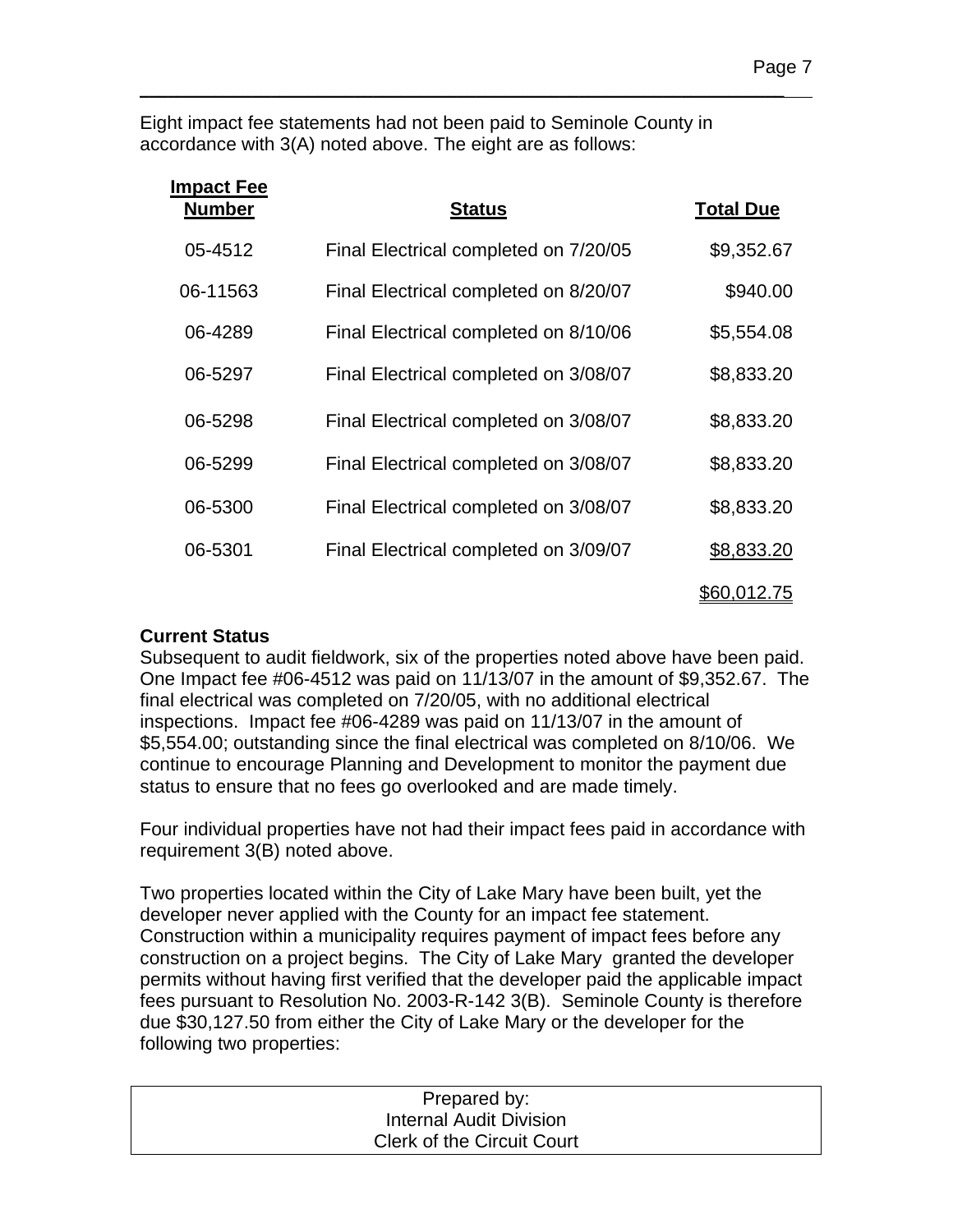| 1. Stirling Center, 701 Platinum Point        | \$22,557.00 |
|-----------------------------------------------|-------------|
| 2. Stirling Center, 737 Stirling Center Place | 7,570.50    |
|                                               | \$30,127.50 |

\_\_\_\_\_\_\_\_\_\_\_\_\_\_\_\_\_\_\_\_\_\_\_\_\_\_\_\_\_\_\_\_\_\_\_\_\_\_\_\_\_\_\_\_\_\_\_\_\_\_\_\_\_\_\_\_\_\_\_\_\_\_\_\_\_\_\_\_\_

In addition, two other municipal properties with impact fee statements issued in 2006 and permit activity, remain unpaid. These two are as follows:

| 1. 06-10000268 | <b>City of Lake Mary</b> | \$13,138.16 |
|----------------|--------------------------|-------------|
| 2. 06-10000909 | <b>City of Sanford</b>   | \$1,058.81  |

Of these two fees, Seminole County is due \$13,186.16 from either the City of Lake Mary or the developer and \$1,058.81 from either the City of Sanford or the developer. Internal Audit was informed that the latter was sending payment and the former was sent a letter requesting payment.

### **Current Status**

The Seminole County Impact Fee Coordinator is in the process of reviewing the status of the two Stirling properties and issuing the appropriate impact fee statements to the developer.

## **Audit Recommendation**

- 1. The county should collect the \$60,012.75 that is past due.
- 2. The county should collect \$30,127.50 from either the developer of the Stirling Center or the City of Lake Mary.
- 3. Seminole County should request from each municipality a listing of all building permits issued, so that the Seminole County Impact Fee Coordinator can monitor impact fees due.
- 4. Update procedures with respect to delinquent payments pursuant to Seminole County Ordinance Section 120.35.

#### **Management Response**

**Response to recommendation #1** – Management does not concur with this recommendation. Resolution #2003-R-142 does not require collection of deferred impact fees at final electric inspection, but approval of final electric power.

The 8 permits listed, four (4) of the 8 permits have been paid. The remaining four (4) have not had a pre-power inspection, approval of final power or Certificate of Occupancy issued; therefore deferred fees are not required to be collected until such time.

Resolution #2003-R-142 **(3)(A)** states that impact fees must be received before the Building Department may authorize a pre-power electrical inspection or approve final electrical power (whichever comes first).

| Prepared by:                      |  |
|-----------------------------------|--|
| Internal Audit Division           |  |
| <b>Clerk of the Circuit Court</b> |  |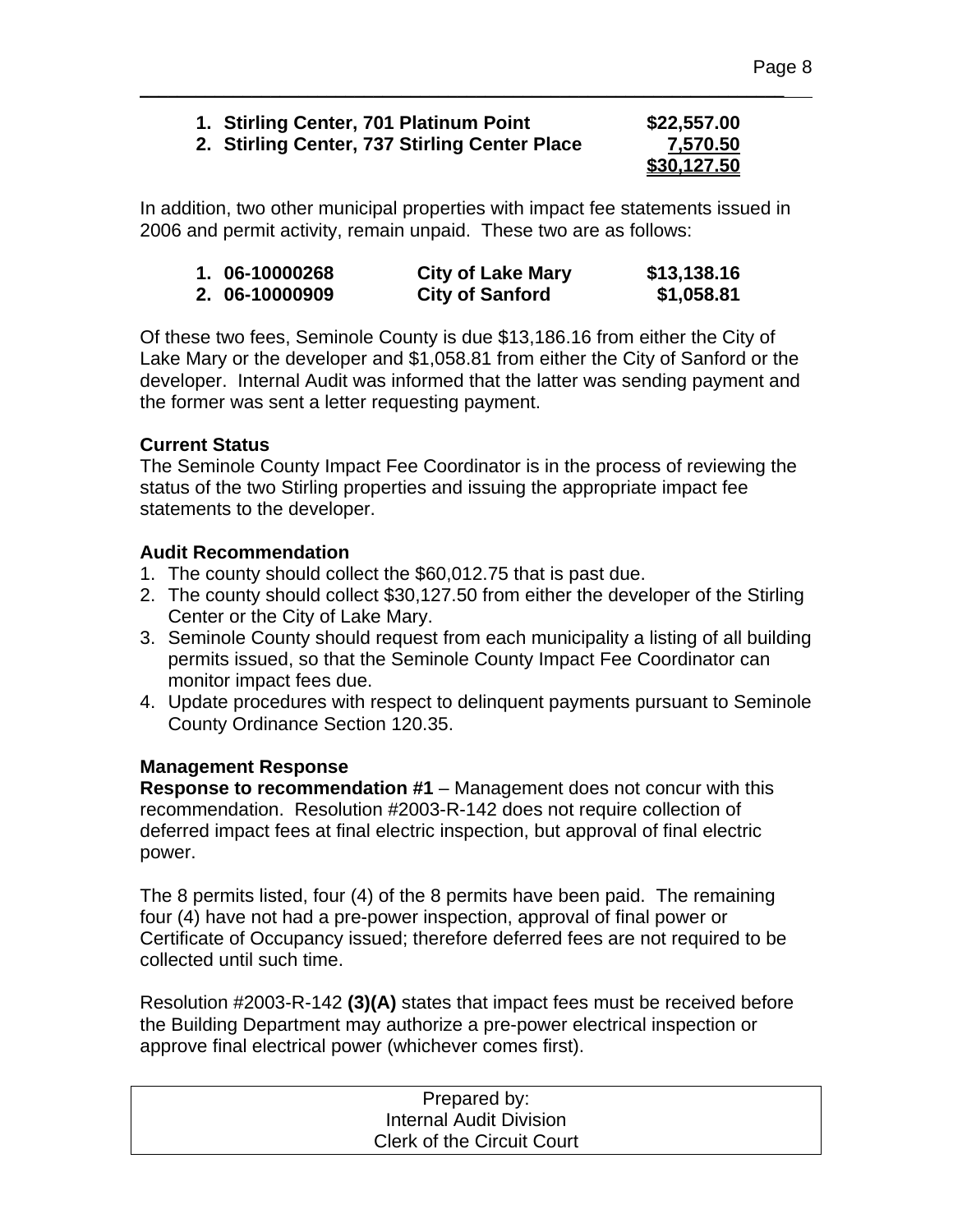When a pre-power electrical inspection is authorized an inspection **"task**" is assigned to an electrical inspector of the Building Division. The approval of a final electrical power is a **"process**" where a staff member of the Building Division calls or faxes a release of power by Seminole County to the appropriate power company, after the Certificate of Occupancy is issued.

\_\_\_\_\_\_\_\_\_\_\_\_\_\_\_\_\_\_\_\_\_\_\_\_\_\_\_\_\_\_\_\_\_\_\_\_\_\_\_\_\_\_\_\_\_\_\_\_\_\_\_\_\_\_\_\_\_\_\_\_\_\_\_\_\_\_\_\_\_

The Building Division's policy in accordance with Resolution #2003-R-142(3)(A) is that deferred impact fees will be collected before a pre-power inspection is scheduled or approval of final electrical power is released.

#### **Auditor's Comment**

Resolution 2003-R-142 states that the fees for unincorporated Seminole County **must** be collected "…before the Building Department may **authorize** a prepower electrical inspection or **approve final electrical power** (whichever comes first)." With respect to all eight above properties, they had a final electrical approval, as of the dates listed.

The dates the payments are due should be in agreement with the Seminole County Land Development Code and the BCC adopted Resolutions to prevent any misunderstanding or misinterpretation of county policy.

**Response to Recommendation #2** – Management concurs with the need to collect the impact fees, but disagrees with the amount to be collected from the applicant for the City of Lake Mary.

Resolution #2003-R-142 **(3)(B**) states as to construction located in a municipality, the City before issuance of a building permit. Staff is currently working with the City of Lake Mary to ensure collection of these and all future impact fees in a timely manner.

#### Stirling Center Project Issues

We disagree with the amount to be collected based on the following rationale. The Stirling Center buildings were assessed correctly at the alternate rate for Office 100K-200K at \$1,206 per 1,000 square feet.

The applicant submitted six (6) initial impact fee statement applications for the Stirling Center as individual buildings. The Seminole County Impact Fee Statements were generated using the adopted ordinance rate of \$1,545 per 1,000 square fee for office <100K square feet.

The change of rate occurred after the overall site plan was submitted and reviewed showing the combined buildings total square footage was 125K. Therefore, the remaining buildings were assessed the alternate rate of \$1,206 per 1,000 square feet.

| Prepared by:                      |  |
|-----------------------------------|--|
| Internal Audit Division           |  |
| <b>Clerk of the Circuit Court</b> |  |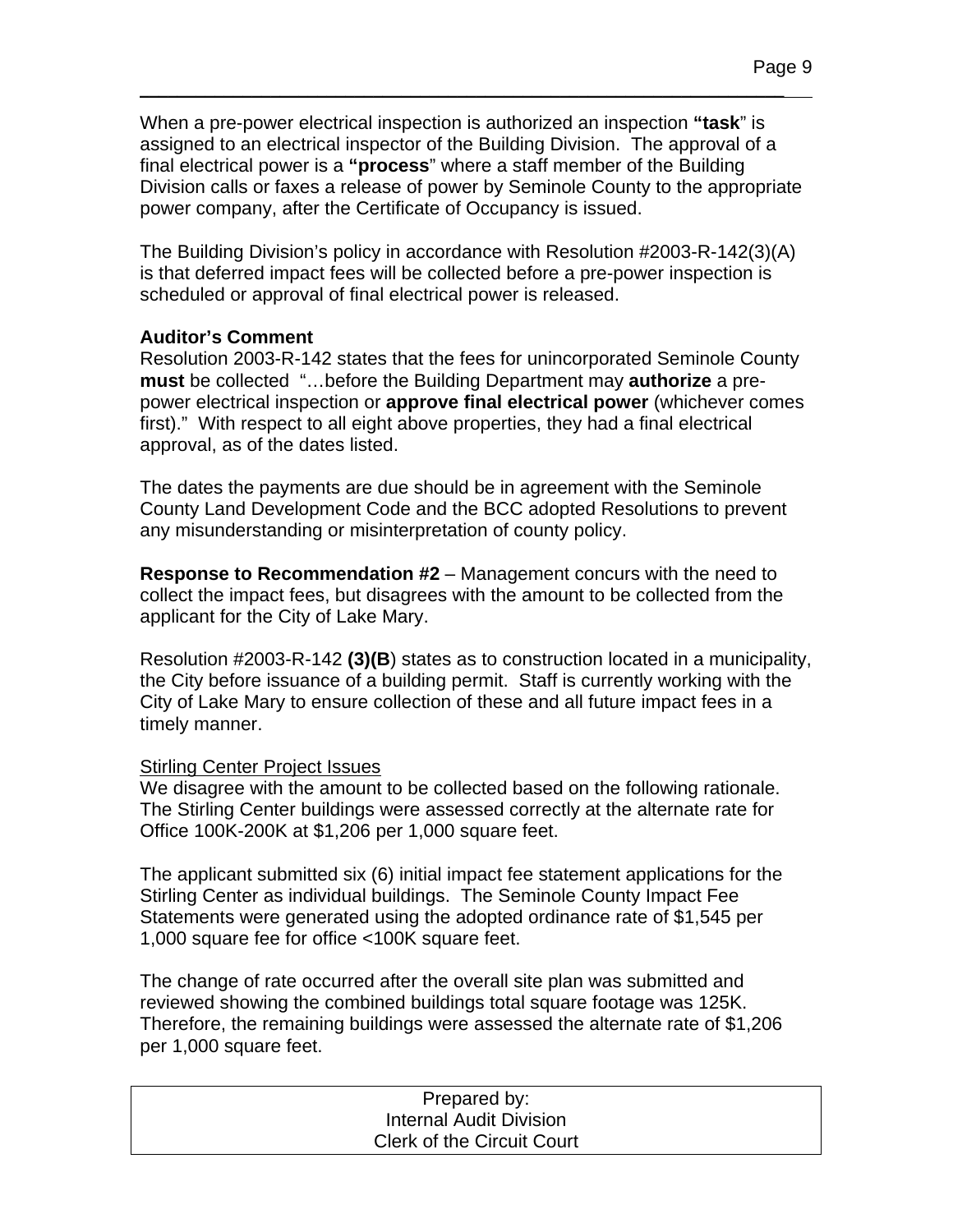The Institute of Transportation Engineers manual states "if the buildings are interrelated (defined by shared parking facilities or the ability to easily walk between buildings) or house one tenant, it is suggested that the total area or employment of all buildings be used for calculating the trip generation."

\_\_\_\_\_\_\_\_\_\_\_\_\_\_\_\_\_\_\_\_\_\_\_\_\_\_\_\_\_\_\_\_\_\_\_\_\_\_\_\_\_\_\_\_\_\_\_\_\_\_\_\_\_\_\_\_\_\_\_\_\_\_\_\_\_\_\_\_\_

The applicant was assessed \$17,607.60 for Impact Fees instead of the \$22,577.00 for 701 Platinum Point. The City of Lake Mary has sent certified letters to the owner of the Stirling Center requesting payment of this amount.

Impact fees of \$5,246.10 for 737 Stirling Center Place have been paid utilizing the alternate rate as stated above.

A certified letter is being generated by Seminole County for 701 Platinum Point since no response has been received from the applicant regarding the impact fees.

Section 120.35 of the Land Development Code will be followed to ensure proper handling of the collection of impact fees or a lien will be placed on the property.

### **Auditor's Comment**

Management is allowing the applicant to use a lower tier rate based on **suggested** language in a manual printed by the "Institute of Transportation Engineers"; instead of applying for an alternative road impact fee study as **required** by Section 120.13 of the Land Development Code. This manual states "if the buildings are interrelated **(defined by shared parking facilities or the ability to easily walk between buildings)** or house one tenant, it is suggested that the total area …of all the buildings be used for calculating the trip generation."

Sixteen (16) buildings (one is not being built) are on three separate streets, not all the buildings share the same parking, and not all are within easy walking distance from each other. Of the 16 buildings, four separate groups of buildings could be said to share parking. However, each group's total square footage is well under the 100K square footage necessary to generate a lower tier rate.

If management chooses to stand by use of the lower rates, the applicant then is due a refund for the six initial properties calculated with the higher tier rates.

**Response to recommendation #3** – Management concurs with this recommendation. All municipalities have been contacted and a listing of permits will be provided on a monthly basis to Seminole County for monitoring purposes.

| Prepared by:                      |  |
|-----------------------------------|--|
| Internal Audit Division           |  |
| <b>Clerk of the Circuit Court</b> |  |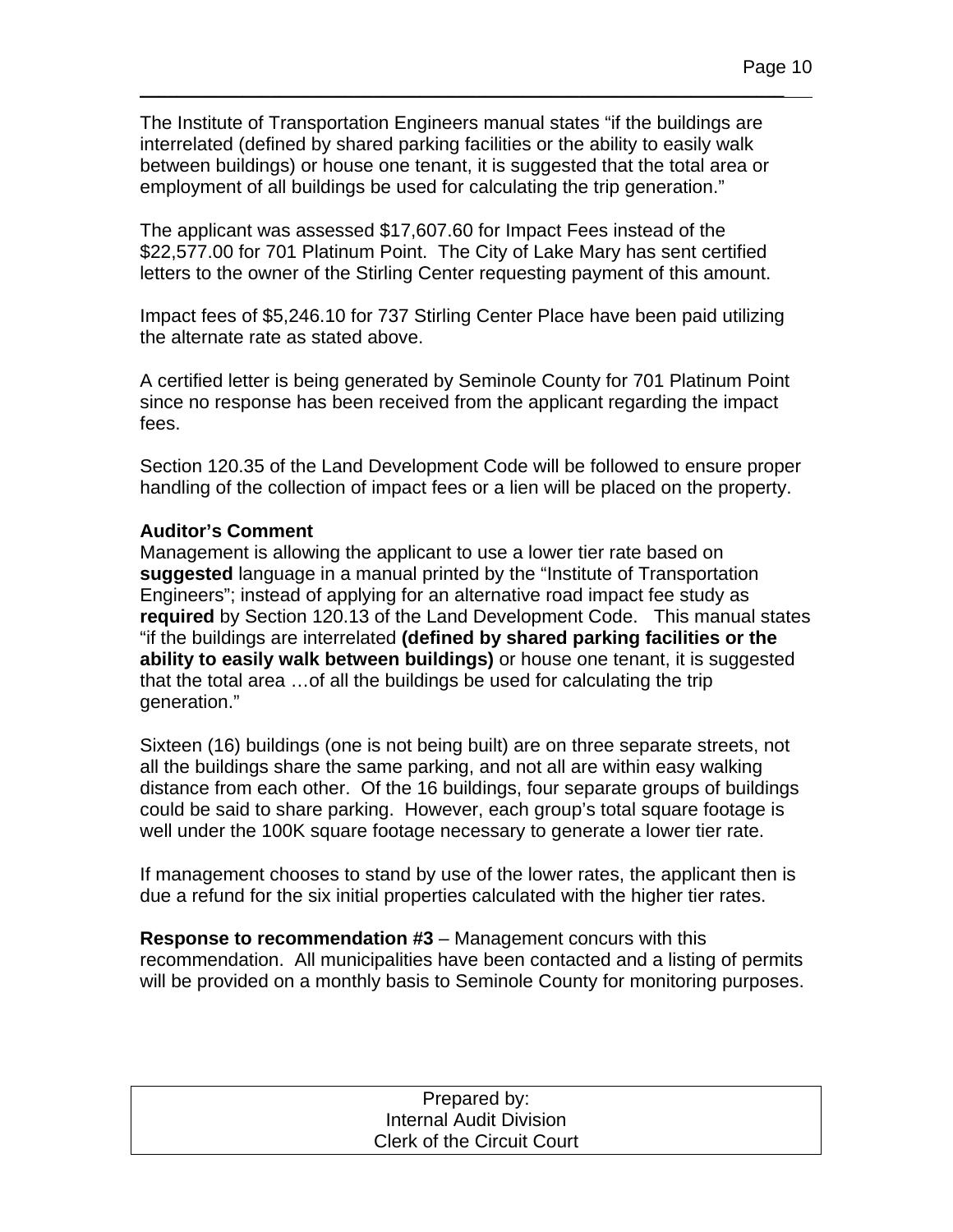**Response to recommendation #4** – Management concurs with this recommendation. An update to the procedures will be done to ensure the proper handling of delinquent payments pursuant to Seminole County Adopted Ordinance Section 120.35.

\_\_\_\_\_\_\_\_\_\_\_\_\_\_\_\_\_\_\_\_\_\_\_\_\_\_\_\_\_\_\_\_\_\_\_\_\_\_\_\_\_\_\_\_\_\_\_\_\_\_\_\_\_\_\_\_\_\_\_\_\_\_\_\_\_\_\_\_\_

## **FINDING NO. 3**

*Many impact fee statements have expired and should be voided.* 

Pursuant to Florida Building Code 105.3.2:

"An application for a permit for any proposed work shall be deemed to have been abandoned 180 days after the date of filing, unless such application has been pursued in good faith or a permit has been issued, except that the building official is authorized to grant one or more extensions of time for additional periods not exceeding 90 days each. The extension shall be requested in writing and justifiable cause demonstrated."

Thirty impact fee statements had no permits issued, 180 days from the date of filing.

#### **Corrective Action Taken**

We were notified by Planning and Development that the thirty impact fee statements will be voided.

#### **Audit Recommendation**

- 1. The department needs to more closely monitor impact fee statements issued and outstanding over 180 days with no activity.
- 2. Seminole County should request from each municipality a listing of all building permits issued, so that the Seminole County Impact Fee Coordinator can monitor impact fees due.

#### **Management Response**

**Response to recommendation #1** – Management concurs with this recommendation. The outstanding impact fees will be monitored monthly. A report will be generated for both the county and the municipalities to ensure that all Impact fees over 180 days are addressed in a timely manner.

**Response to recommendation #2** – Management concurs with this recommendation. Municipalities have been contacted and a monthly listing of all building permits will be provided for monitoring purposes.

| Prepared by:                      |  |
|-----------------------------------|--|
| Internal Audit Division           |  |
| <b>Clerk of the Circuit Court</b> |  |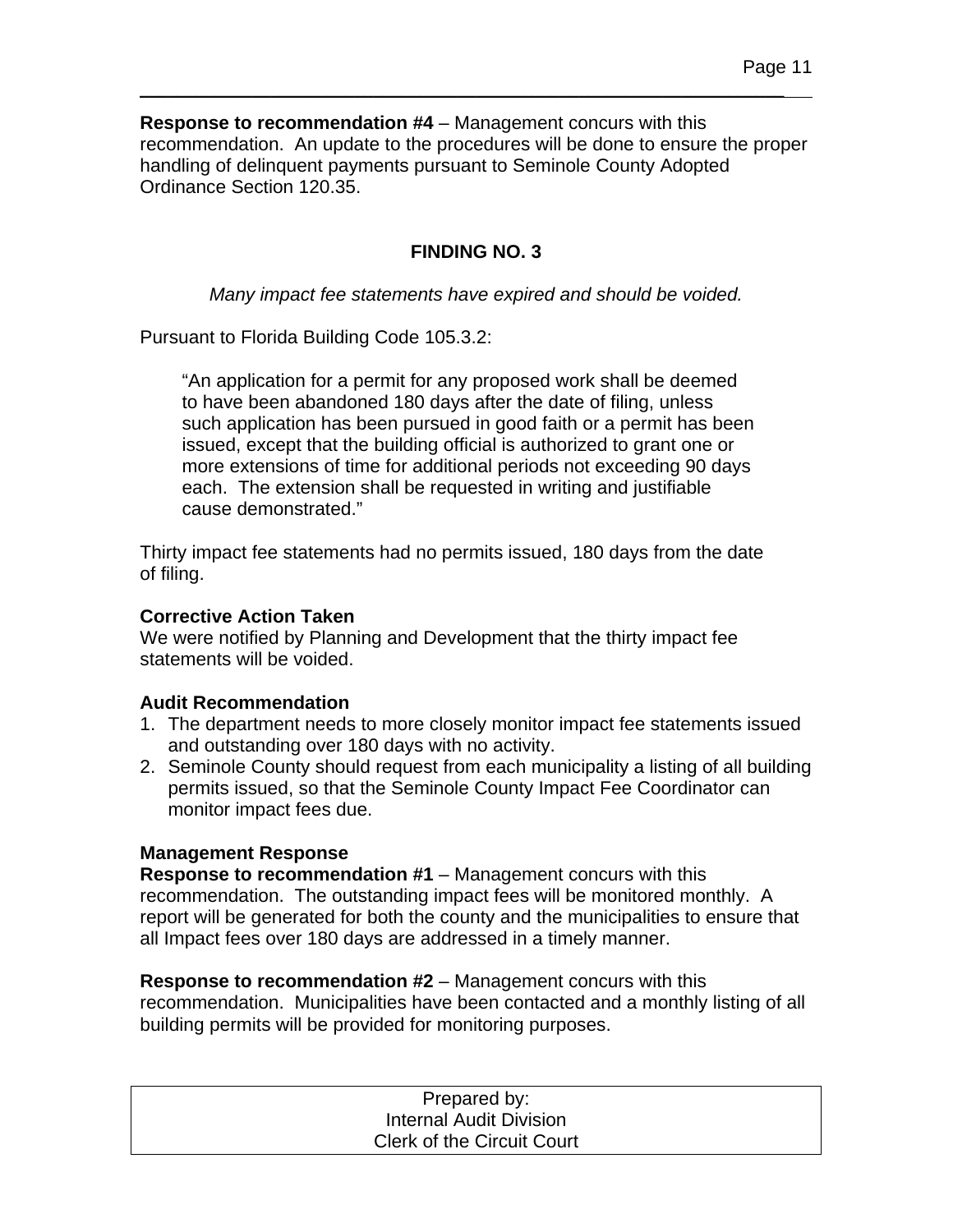#### **FINDING NO. 4**

\_\_\_\_\_\_\_\_\_\_\_\_\_\_\_\_\_\_\_\_\_\_\_\_\_\_\_\_\_\_\_\_\_\_\_\_\_\_\_\_\_\_\_\_\_\_\_\_\_\_\_\_\_\_\_\_\_\_\_\_\_\_\_\_\_\_\_\_\_

#### *Some impact fees have been incorrectly assessed.*

We found two examples of developers not being charged the right amount of road impact fees. In the first example, a developer (impact fee statement No.07- 10000305) was undercharged \$1,741.50. The "50 %" under affordable housing reduction was inadvertently checked on the impact fee statement. Thus, the developer was undercharged. The applicant has since been notified of the additional amount owed.

The 2<sup>nd</sup> example, relates to the Stirling Center development located within the City of Lake Mary. A project comprised of 17 separately addressed buildings. The following was noted:

The first six impact fee applications (buildings  $12 - 17$ ) were calculated correctly, using a rate tier for office square footage less than 100,000 square feet. For the next ten, staff used the tier rate assigned 100,000 square feet to 200,000 square feet, a lower rate. The change in tier rates was based on calculating impact fees based on the combined square footage of all 17 buildings. The combined square footage of all 17 buildings is over 100,000 square feet, hence generating the second tier lower rate.

Each building has its own separate address, its own separate impact fee statement, and its own separate building permit. Combining square footage for rate purposes is not permitted per the Seminole County Land Development Code or Ordinances. If the developer believes that the impact of his construction is less than the established fees, per Section 120.13 of the Land Development Code, such applicant (**prior to issuance of a building permit)** may submit a calculation of an alternative road impact fee study to the county engineer for approval. Not having done this, the developer was undercharged \$28,788.78. On the surface, having rates change halfway through a project with no justification has the appearance of favoritism.

| Prepared by:                      |  |
|-----------------------------------|--|
| Internal Audit Division           |  |
| <b>Clerk of the Circuit Court</b> |  |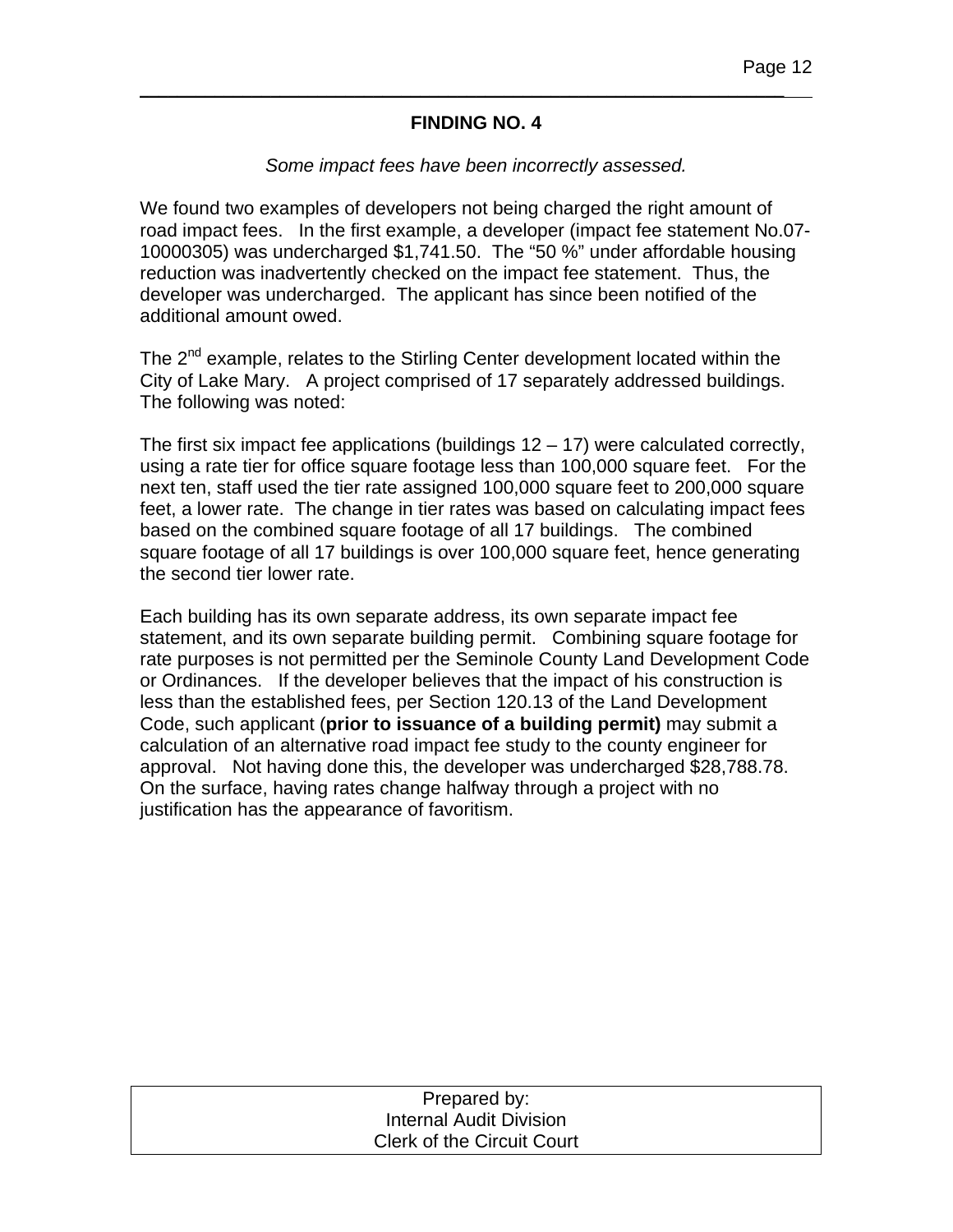### **Stirling Center**

\_\_\_\_\_\_\_\_\_\_\_\_\_\_\_\_\_\_\_\_\_\_\_\_\_\_\_\_\_\_\_\_\_\_\_\_\_\_\_\_\_\_\_\_\_\_\_\_\_\_\_\_\_\_\_\_\_\_\_\_\_\_\_\_\_\_\_\_\_

| <u>Bldg.</u>   | <b>Address</b>                   | <b>Square</b><br><b>Footage</b> | <b>Rates</b><br><b>Used</b><br>(per 1000) | <b>Correct</b><br><b>Rates</b><br>(per 1,000) | <b>Differential</b>    |
|----------------|----------------------------------|---------------------------------|-------------------------------------------|-----------------------------------------------|------------------------|
| 1              | 701 Platinum Point               | 14,600                          | \$1,206                                   | \$1,545                                       | \$4,949.40             |
| $\overline{2}$ | 707 Platinum Point               | 14,600                          | \$1,206                                   | \$1,545                                       | \$4,949.40             |
| 3<br>3         | 719 Rodel Cove                   | 14,600<br>14,600                | \$1,206<br>\$244                          | \$1,545<br>\$312                              | \$4,949.40<br>\$992.80 |
| 5              | 731 Stirling Center Place        | 10,894                          | \$1,206                                   | \$1,545                                       | \$3,693.07             |
| 6              | 737 Stirling Center Place        | 4,350                           | \$1,206                                   | \$1,545                                       | \$1,474.65             |
| $\overline{7}$ | 743 Stirling Center Place        | 4,900                           | \$1,206                                   | \$1,545                                       | \$1,661.10             |
| 8              | 749 Stirling Center Place        | 4,125                           | \$1,206                                   | \$1,545                                       | \$1,398.38             |
| 9              | <b>755 Stirling Center Place</b> | 4,900                           | \$1,206                                   | \$1,545                                       | \$1,661.10             |
| 10             | <b>761 Striling Center Place</b> | 4,125                           | \$1,206                                   | \$1,545                                       | \$1,398.38             |
| 11             | 767 Stirling Center Place        | 4,900                           | \$1,206                                   | \$1,545                                       | \$1,661.10             |

#### **\$28,788.78**

#### **Audit Recommendation**

- 1. The county should proceed to collect the \$28,788.78 that is undercharged.
- 2. Seminole County should request from each municipality a listing of all building permits issued, so that the Seminole County Impact Fee Coordinator can monitor impact fees due.

#### **Management Response**

**Response to recommendation #1** – Management does not concur with this recommendation. Explanation of rationale for the Stirling Center Projects is detailed under Finding #2, Response#2.

#### **Auditor's Comment**

Auditor's response is detailed under Finding #2, Response #2, Auditor's comment.

| Prepared by:                      |  |
|-----------------------------------|--|
| Internal Audit Division           |  |
| <b>Clerk of the Circuit Court</b> |  |